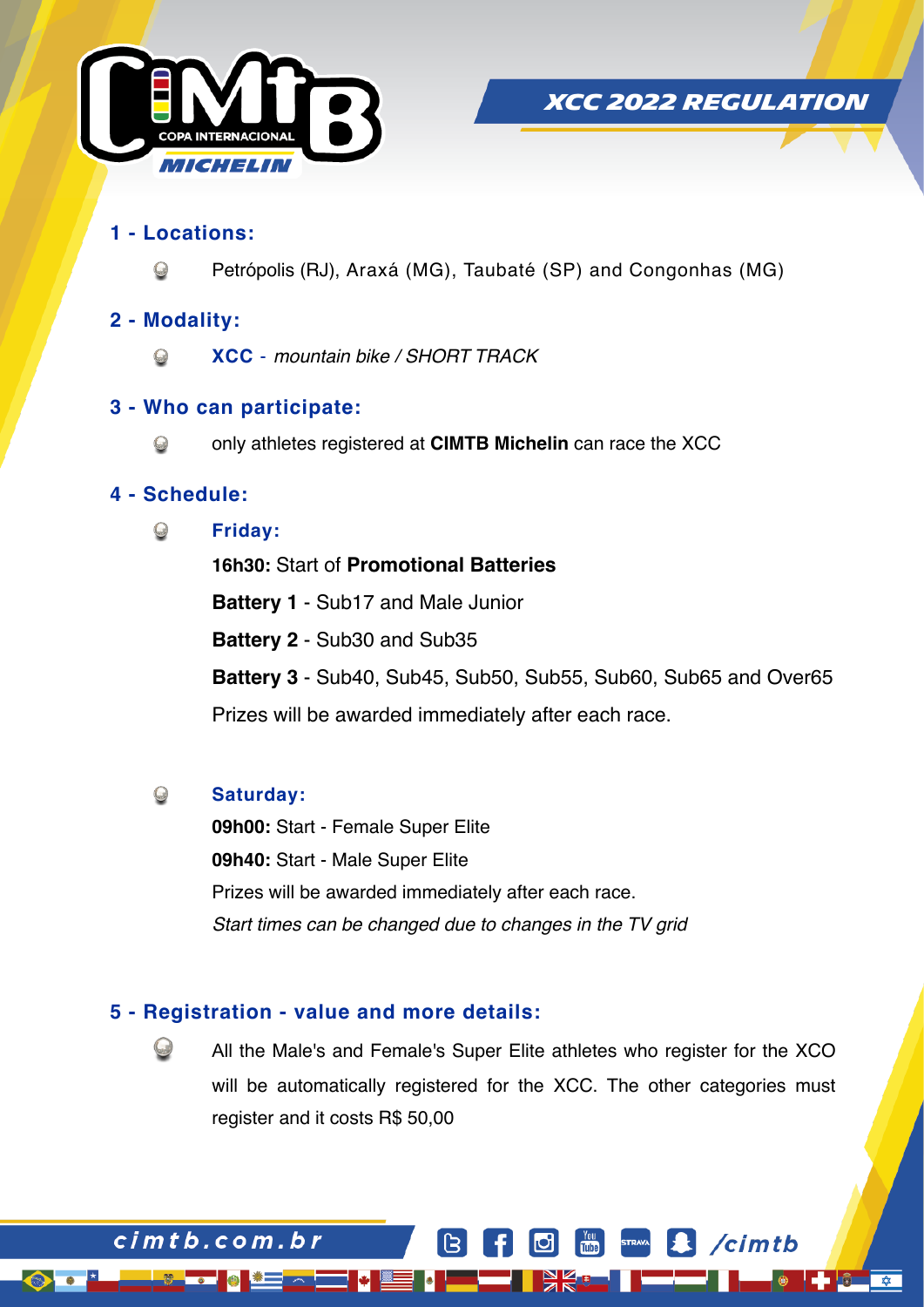

# *XCC 2022 REGULATION*

cimtb

#### **6- Awards:**

- **MALE AND FEMALE SUPER ELITE AWARDS:** medal to the top 5 and  $\bigcirc$ cash prize per stage: 1º place: R\$ 500,00, 2º place: R\$ 400,00; 3º place: R\$ 300,00; 4º place: R\$ 200,00; 5º place: R\$ 100,00
- **XCC CHAMPIONSHIP FOR MALE AND FEMALE SUPER ELITE:** the top  $\odot$ 5 with the most points in the 4 stages of XCC in 2022 will win medals
- **AWARDS FOR PROMOTIONAL BATTERIES:** medal and sponsor  $\bigcirc$ products to the top 5

# **7- MALE/ FEMALE SUPER ELITE championship score:**

- $\bigcirc$ the tie-breaking criterion is the best result of the last race;
- $\bigcirc$ Promotional batteries do not count points for the championship

|                | <b>PONTUAÇÃO SUPER ELITE XCC - 2022</b> |                |                 |                                                    |
|----------------|-----------------------------------------|----------------|-----------------|----------------------------------------------------|
| $\#$           |                                         |                |                 | PETRÓPOLIS, RJ ARAXÁ, MG TAUBATÉ/ SP CONGONHAS, MG |
| $\mathbf{1}$   | 35                                      | 35             | 35              | 35                                                 |
| 2              | 30                                      | 30             | 30              | 30                                                 |
| 3              | 26                                      | 26             | 26              | 26                                                 |
| 4              | 24                                      | 24             | 24              | 24                                                 |
| 5              | 22                                      | 22             | 22              | 22                                                 |
| 6              | 20                                      | 20             | 20              | 20                                                 |
| $\overline{7}$ | 18                                      | 18             | 18              | 18                                                 |
| 8              | 16                                      | 16             | 16              | 16                                                 |
| 9              | 14                                      | 14             | 14              | 14                                                 |
| 10             | 12                                      | 12             | 12              | 12                                                 |
| 11             | 10                                      | 10             | 10              | 10                                                 |
| 12             | 9                                       | 9              | 9               | 9                                                  |
| 13             | 8                                       | 8              | 8               | 8                                                  |
| 14             | 7                                       | 7              | 7               | 7                                                  |
| 15             | $6\phantom{1}6$                         | 6              | $6\phantom{1}6$ | 6                                                  |
| 16             | 5                                       | 5              | 5               | 5                                                  |
| 17             | 4                                       | 4              | 4               | 4                                                  |
| 18             | 3                                       | 3              | 3               | 3                                                  |
| 19             | $\overline{2}$                          | $\overline{c}$ | $\overline{2}$  | $\overline{c}$                                     |
| 20             | $\mathbf{1}$                            | $\mathbf 1$    | 1               | $\mathbf 1$                                        |

 $cimtb.com.br$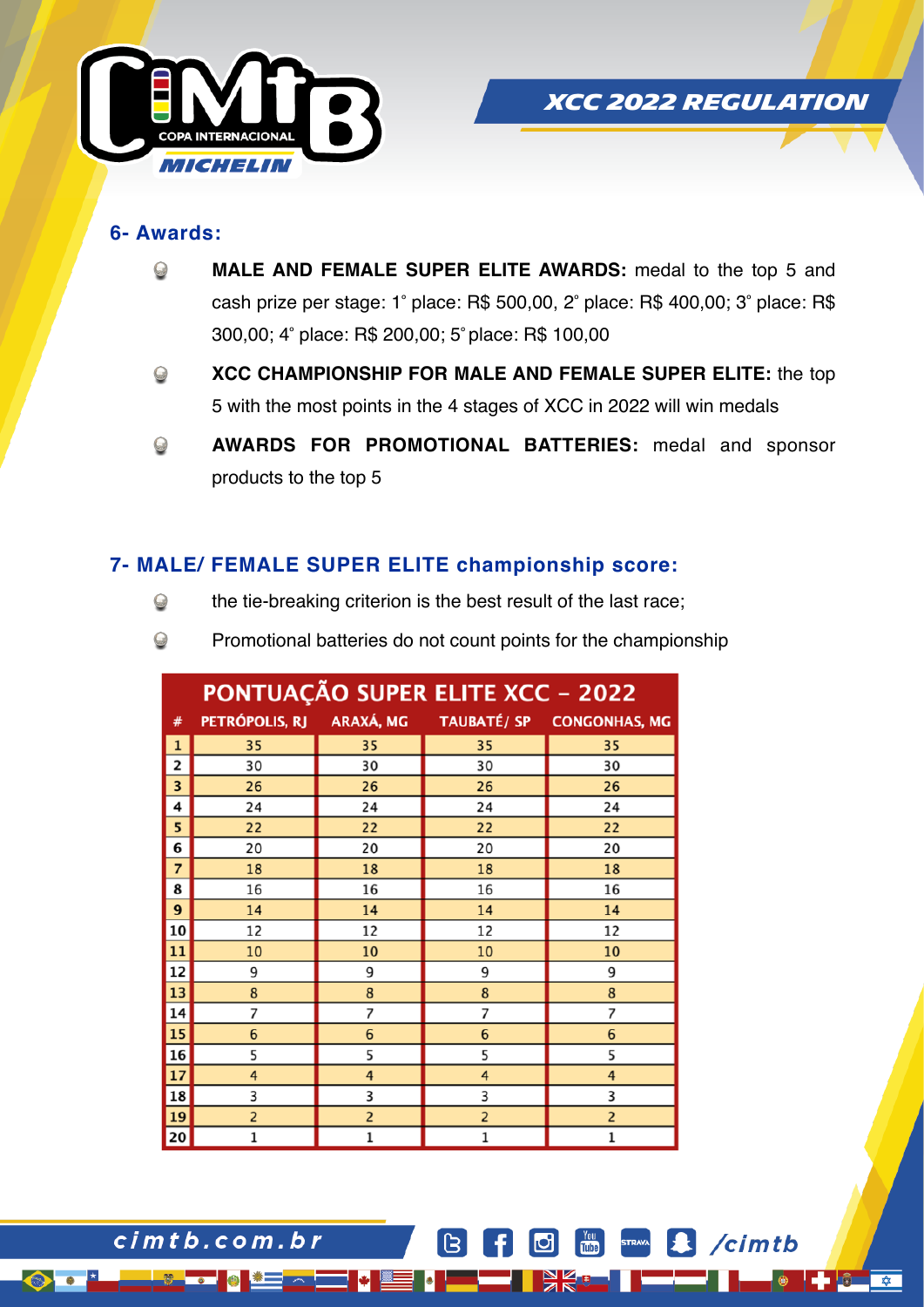



'cimtb

# **8 - General Competition Rules:**

- $\odot$ the alignment criterion will be the UCI ranking in the M/F SUPER ELITE;
- $\bigcirc$ there is no criteria for alignment in promotional batteries;
- the athlete who is not present at the start will be disqualified;  $\bigcirc$
- $\bigcirc$ food and mechanical support will be allowed only in the support area;
- $\bigodot$ the athlete's XCC score in the overall result will be added to his category, registered in CIMTB Michelin, for M/F SUPER ELITE only;
- $\odot$ Late athletes will be withdrawn using the 50% criterion;
- $\odot$ RACE TIME: 18 minutes plus 1 lap M/F SUPER ELITE;
- $\bigcirc$ RACE TIME: 15 minutes plus 1 lap PROMOTIONAL BATTERIES;
- $\bigodot$ the athlete must run with the same number plate and chip used in the XCO event.

#### **9 - Resources:**

cimtb.com.br

resources will only be accepted at the end of each battery, and must be made to the UCI/CBC Commissioner or technical responsible for the event

### **10 - Responsibilities and Obligations:**

the organization, hotels, City Halls, UCI, CBC, State Federations, the press, promoters and sponsors are **not responsible** for theft/robbery and damage to equipment and/or bicycles or for any trauma and/or injuries to athletes and assistants caused by accidents during training or competition